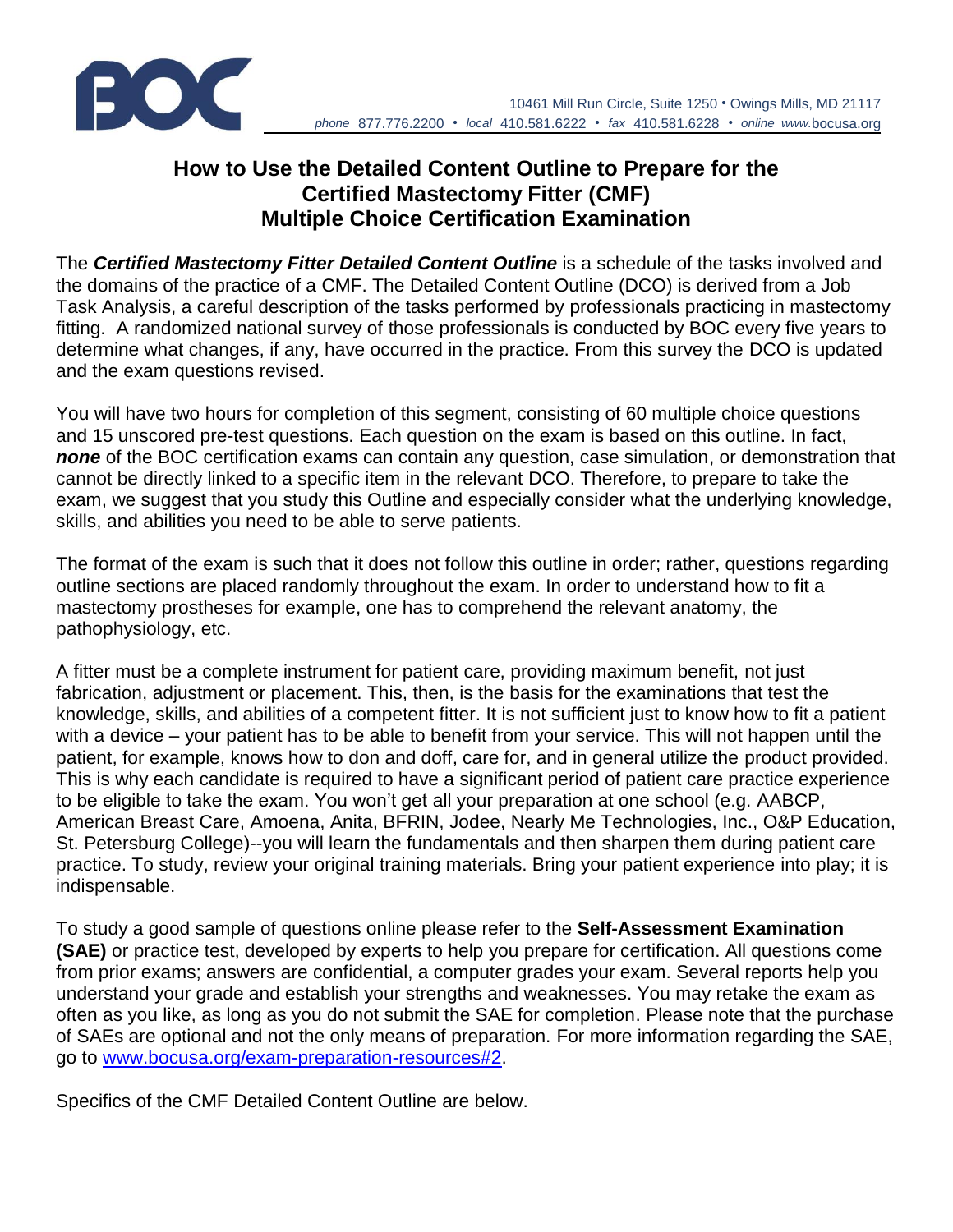### **Performance Levels**

There are three Performance Levels, or levels of difficulty, for exam questions: Recall (RE), Application (AP), and Analysis/Evaluation (AN).

**RECALL (RE)** questions require only the recognition of specific factual information, which generally does not vary, relative to the situation. An example is:

After surgery, a mastectomy patient may be given exercises for

- A. range of motion.
- B. manual dexterity.
- C. circulation.
- D. lymphedema.

**APPLICATION (AP)** questions require the comprehension, interpretation or manipulation of concepts or data, in which the response or outcome is situationally dependent, but not overly complex (i.e., application of knowledge which varies based on patient and environmental characteristics). An example is:

> A patient has called a mastectomy fitter many times since being fitted with a self-adhering prosthesis 5 weeks ago. The patient cannot remember how to apply the prosthesis regardless of the fact that the fitter has repeatedly instructed her over the phone. The fitter should FIRST

- A. schedule an appointment to review application.
- B. change the prosthesis to something easier to apply.
- C. inform the patient's physician of non-compliance.
- D. call a relative to help the patient apply the prosthesis.

**ANALYSIS/EVALUATION (AN)** questions require integration or synthesis of a variety of concepts or elements to solve a specific problem situation (i.e., evaluating and rendering judgments on complex problems with many situational variables). An example is:

> A patient presents with a prescription for a prosthesis and surgical bras. The mastectomy fitter notes that the surgical site has not healed. The mastectomy fitter should

- A. measure the patient's nonsurgical side.
- B. apply disposable gloves before measuring the patient.
- C. ask the patient to return when she is completely healed.
- D. refer the patient to a wound-care center.

Now, examine the Detailed Content Outline. Note the three **bold face numbers on the top right** of the Outline: these indicate the number of questions in each section by performance level. The total number of questions, by performance level is summed at the end of the Content Outline (i.e., 24 RE, 33 AP, 3 AN, total 60 questions). Note the majority of questions (33) are at the Application (AP) level, which is testing your understanding, analysis and management of concepts or data from a patient in a particular situation. Both AP and AN questions require clinical patient care experience.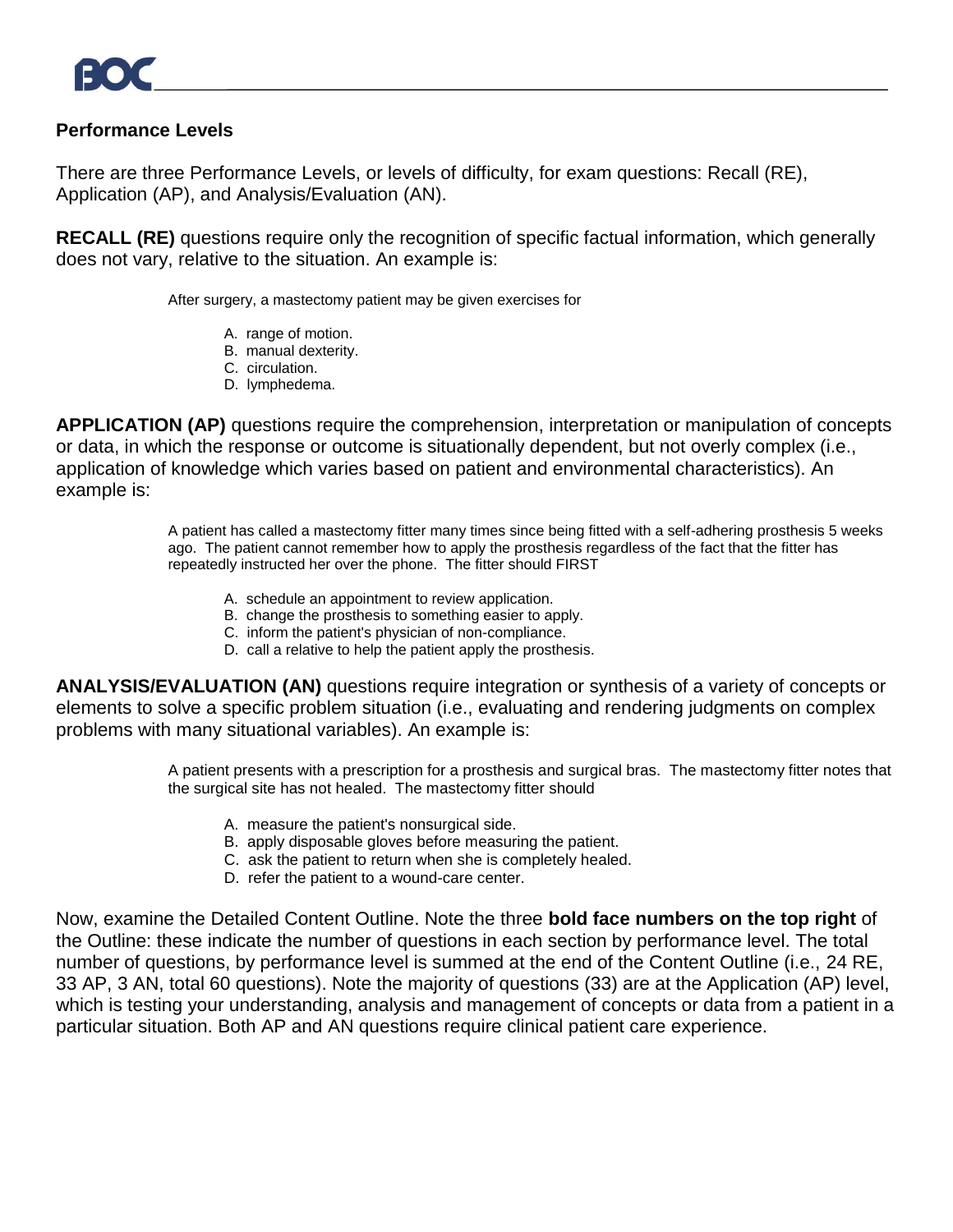To understand how to use the Detailed Content Outline to anticipate the exam questions, consider the following two examples. Compare Example 1 and 2 below with the Detailed Content Outline section 1 and 7. Notice that there is not one reference source encompassing all that is contained in the exam; it is a combination of education, training and experience.



|                                                                                                                                                                                       | RE | $rac{\text{AP}}{3}$ | <u>AN</u> |
|---------------------------------------------------------------------------------------------------------------------------------------------------------------------------------------|----|---------------------|-----------|
| <b>I. FACILITIES MANAGEMENT</b>                                                                                                                                                       |    |                     |           |
| A. Determine Elements of the Fitting Room (e.g., adjustable stool, exam/fitting<br>table, mirror, hard back chair, and parallel bars, or other appropriate<br>ambulating device)      |    |                     |           |
| B. Determine Required Measuring Devices (e.g., tape measures, goniometer,<br>calipers, VAPC caliper, ML gauge, measuring chart, plumb bob, yard/meter<br>stick, Ritz stick, Brannock) |    |                     |           |
| c. Comply with Environmental Safety Regulations in All Practice Settings (e.g.,<br>pathogens, cross-infection, work place hazards)                                                    |    |                     |           |
| D. Assure Quality Care by Development and Maintenance of Policies and<br>Procedures Regarding Patients, Prescribers, Personnel, Maintenance of<br>Records, etc.                       |    |                     |           |
| E. Comply with HIPAA regulations                                                                                                                                                      |    |                     |           |
| F. Comply with Accreditation Standards                                                                                                                                                |    |                     |           |

**Section I.** There will be 5 questions on the exam devoted to **Facilities Management**, 2 RE, 3 AP, and 0 AN. To understand this section it may be helpful to download the BOC Facility Accreditation materials, [www.bocusa.org](http://www.bocusa.org/) for review of important aspects of facility management.

- You may be asked how to use equipment or measuring devices (1.B.2.).
- Knowledge about the fitting room (1.A.) and tools required for proper patient care (1.B.) may be asked.
- Questions are asked regarding technical and clinical elements of the fitting room (1.A.) and safety (1.C.).
- For C, think "OSHA," work safety, and make sure you are current on those regulations.
- There are also questions throughout the exam relevant to your office professional policies and procedures (1.D.), so review your manuals and records system.
- Questions concerning exposure to pathogens and cross-infection (1.C.) are asked.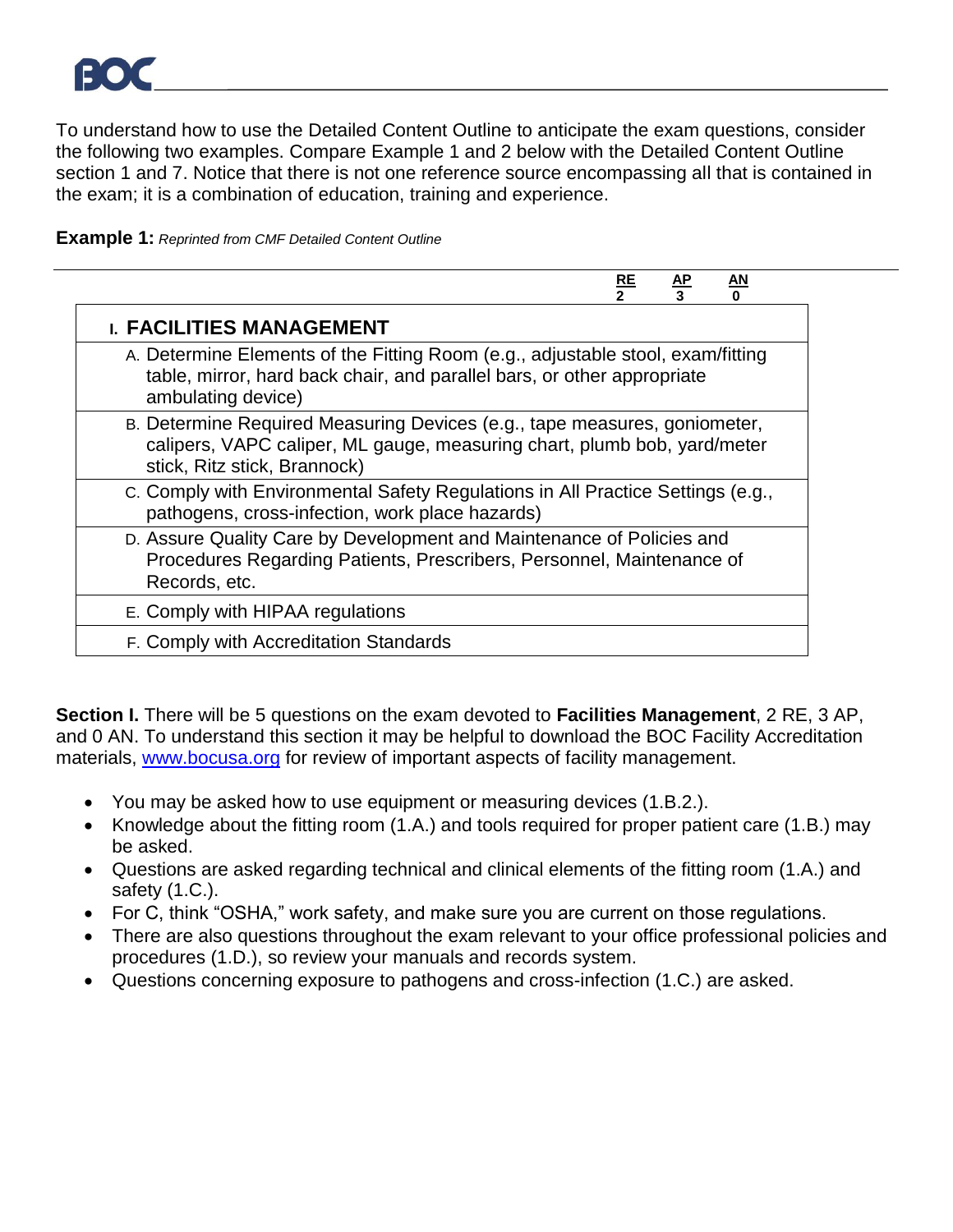

#### **Example 2:** *Reprinted from CMF Detailed Content Outline*

#### **RE AP AN 4 8 0**

#### **VII. EVALUATION/SELECTION of PREFABRICATED (unless specified) PRODUCT/MODEL/TYPE of DEVICE**

A. Breast Prostheses - Prefabricated

- B. Post-Surgical Garments (e.g., lymphedema, compression devices, camisole)
	- C. Bras and Ancillary Supplies

## **Section VII. EVALUATION/SELECTION of PREFABRICATED (unless specified)**

**PRODUCT/MODEL/TYPE of DEVICE** has 12 total questions, 4 RE, 8 AP, and 0 AN questions, regarding products, models, and types, which may be placed at random anyplace throughout the exam.

- Questions may be asked regarding any of these mastectomy prostheses (7. A through C.) relative to the patient and clinical situation, and may be asked in any section of the exam, relative to any professional activity, i.e., ethics, patient communication.
- You need to know the underlying pathology (3.A. 1.), and to explain the objective of each device (4.A.),
	- $\circ$  measuring for each device  $(1.B., 6.C.).$
	- o fitting and customizing prostheses (5.A.),
- You may be asked for information (5.), on how to:
	- $\circ$  don and doff the device (5.A., 5.B.),
	- $\circ$  communicate logically (4.)
	- $\circ$  observe patient confidentiality (2.A.).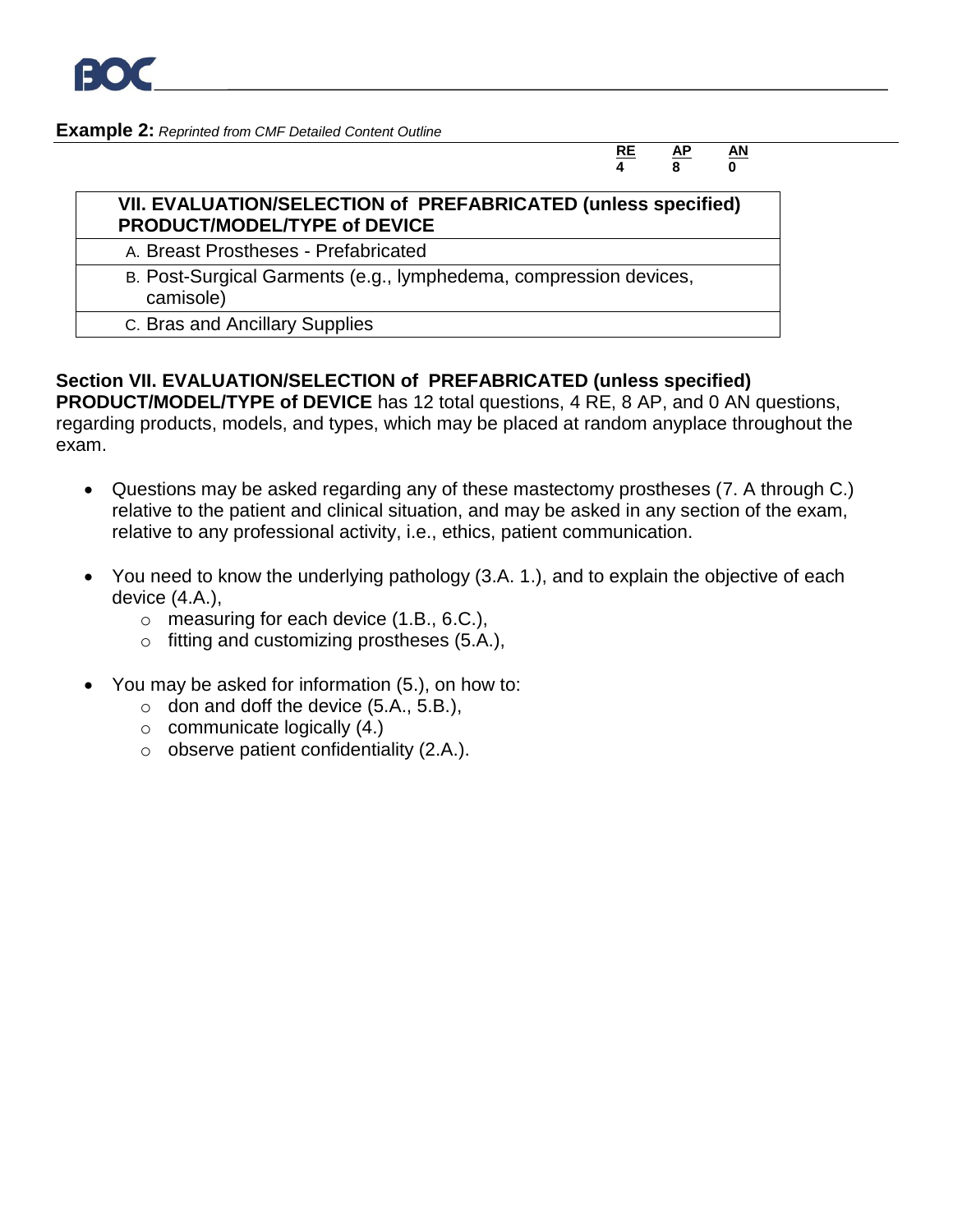

| <b>Certified Mastectomy Fitter</b><br><b>Detailed Content Outline</b><br>www.bocusa.org                                                                              |                | Cognitive<br>Level |                |       |
|----------------------------------------------------------------------------------------------------------------------------------------------------------------------|----------------|--------------------|----------------|-------|
|                                                                                                                                                                      |                | Application        | Analysis       | Total |
| <b>1. BEST PRACTICES</b>                                                                                                                                             | 10             | 14                 | $\overline{2}$ | 26    |
| A. Facilities Management                                                                                                                                             | $\mathbf{3}$   | 5                  | $\overline{2}$ | 10    |
| 1. Adhere to accreditation standard (e.g., CMS Supplier and Quality<br>Standards, BOC Standards).                                                                    |                |                    |                |       |
| 2. Determine required measuring devices (e.g., tape measures).                                                                                                       |                |                    |                |       |
| 3. Observe environmental safety regulations in all practice settings<br>(e.g., pathogens, cross-infection, work place hazards, hand<br>washing).                     |                |                    |                |       |
| 4. Assure quality care through development and maintenance of<br>policies and procedures regarding patients, prescribers, personnel,<br>maintenance of records, etc. |                |                    |                |       |
| 5. Comply with HIPAA regulations.                                                                                                                                    |                |                    |                |       |
| <b>B. Perform Professional Practice/Ethics</b>                                                                                                                       | $\overline{7}$ | 9                  | 0              | 16    |
| 1. Uphold patient confidentiality.                                                                                                                                   |                |                    |                |       |
| 2. Participate in professional and educational symposiums (e.g., fulfill<br>continuing education requirements).                                                      |                |                    |                |       |
| 3. Maintain a performance improvement management system that<br>evaluates patient care.                                                                              |                |                    |                |       |
| 4. Provide education to staff or other health care professionals on<br>current products and services.                                                                |                |                    |                |       |
| 5. Comply with BOC Code of Ethics.                                                                                                                                   |                |                    |                |       |
| 2. PATIENT                                                                                                                                                           | 14             | 20                 | 3              | 37    |
| A. Patient Assessment/Evaluation                                                                                                                                     | 7              | 10                 | 3              | 20    |
| 1. Establish relationship with patient.                                                                                                                              |                |                    |                |       |
| a. Verify required personal information about patient.                                                                                                               |                |                    |                |       |
| b. Collect and evaluate patient records.                                                                                                                             |                |                    |                |       |
| c. Interview patient and obtain history.                                                                                                                             |                |                    |                |       |
| d. Review any related medical treatment(s).                                                                                                                          |                |                    |                |       |
| e. Discuss financial matters for services/products with patient.                                                                                                     |                |                    |                |       |
| 2. Evaluate and assess patient to determine:                                                                                                                         |                |                    |                |       |
| a. Skin condition                                                                                                                                                    |                |                    |                |       |
| b. Range of motion                                                                                                                                                   |                |                    |                |       |
| c. Muscle strength                                                                                                                                                   |                |                    |                |       |
| d. Manual dexterity                                                                                                                                                  |                |                    |                |       |
| e. Coordination                                                                                                                                                      |                |                    |                |       |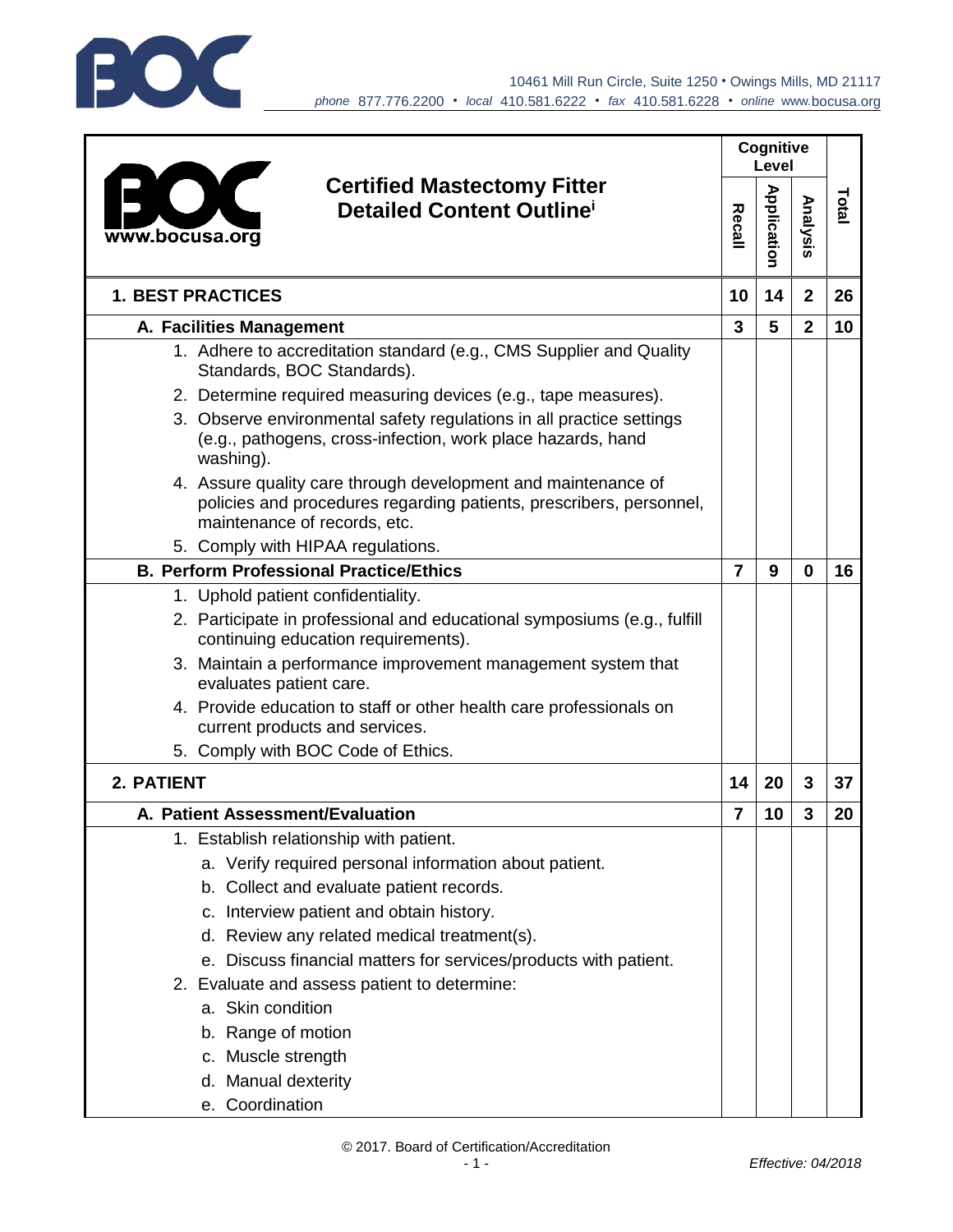## **Cognitive Level Certified Mastectomy Fitter Application Application Total Analysis Recall Detailed Content Outline<sup>i</sup>** www.bocusa.org f. Posture and balance g. Sensation h. Swelling (e.g., edema, lymphedema, medication) i. Cognitive awareness 3. Assess Prescription a. Verify prescription (e.g., name, quantity, date, diagnosis, physician office notes, National Provider Identifier [NPI] and Provider Enrollment Chain and Ownership System [PECOS], signature). b. Determine relevance of prescription to presenting problem. c. Identify the type(s) of surgery/surgeries to provide the proper product(s). d. Contact prescribing physician and discuss/revise prescription if necessary. e. Discuss prescription with patient (i.e., explain the patient's role/responsibilities). **B. COMMUNICATION / PATIENT EDUCATION 7 10 0 17** 1. Explain purpose/objective of device a. Determine patient's expectations. b. Describe various procedures to be performed. c. Review advantages and disadvantages. d. Explain patient's role/responsibilities. e. Discuss product options and obtain patient acknowledgment. 2. Evaluate the impact of product on patient, family, and others 3. Perform inter-professional communications (e.g., progress notes) **3. PRODUCT 14 18 5 37 A. Preparation, Measurements, and Selection of Product 7 8 5 20** 1. Measure patient a. Identify anatomical landmarks b. Select techniques (e.g., patient positioning, half-measurements) 2. Selection of product type a. Post-surgical garments (e.g., camisole, lymphedema, compression garments) b. Breast prostheses and bras